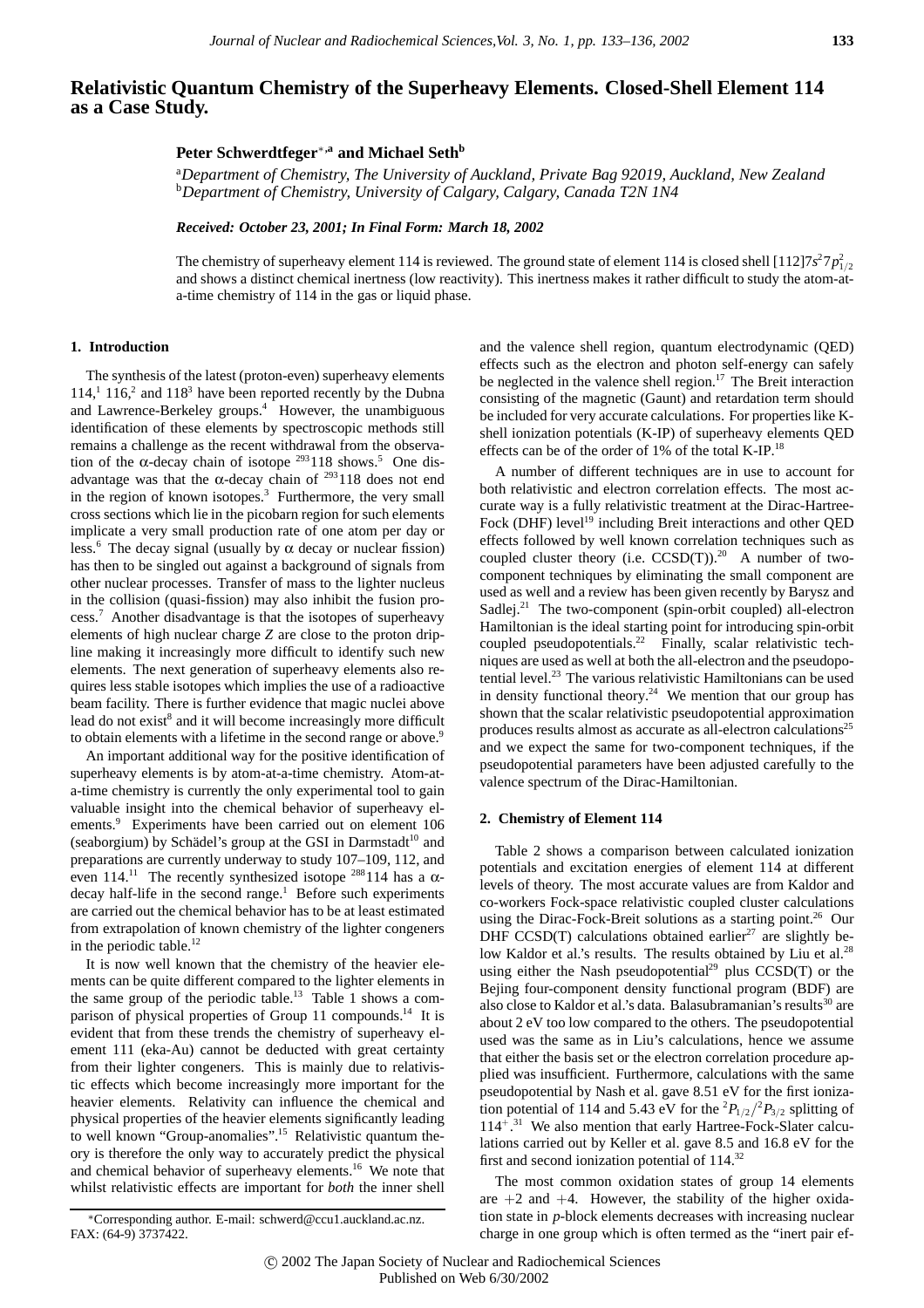**TABLE 1: A comparison of properties of Group 11 elements.**

| Property                                                                 | Cu          | Ag        | Au          |
|--------------------------------------------------------------------------|-------------|-----------|-------------|
| Colour                                                                   | bronze      | silver    | yellow      |
| Specific resistivity / $10^{-8}$ $\Omega$ m                              | 1.72        | 1.62      | 2.4         |
| Thermal conductivity / $J \cdot cm^{-1} s^{-1} K^{-1}$                   | 3.85        | 4.18      | 3.1         |
| Electronic heat capacity / $10^{-4}$ J·K <sup>-1</sup> mol <sup>-1</sup> | 6.926       | 6.411     | 6.918       |
| Melting point $\sqrt{\ }$ °C                                             | 1083        | 961       | 1064        |
| Boiling point $\ell$ °C                                                  | 2567        | 2212      | 3080        |
| Atomic volume / $cm3$ mol <sup>-1</sup>                                  | 7.12        | 10.28     | 10.21       |
| Electronegativities                                                      | 1.9         | 1.9       | 2.4         |
| Cohesive energies / $kJ \cdot mol^{-1}$                                  | 330         | 280       | 370         |
| Energy of $O_2$ -chemisorption / eV                                      | 5.4         | 6.0       | 3.6         |
| Desorption temperature of CO on metal / K                                | $190 - 210$ | $40 - 80$ | $170 - 180$ |
| Common oxidation states                                                  | I, II       |           | I, III      |
| MF fluorides (solid)                                                     | unknown     | AgF       | unknown     |
| Superconductors                                                          | many        | rare      | rare        |

**TABLE 2: Electron affinity (EA), ionization potentials (IP), and electronic excitation energies (EE) for element 114 from various relativistic calculations. All values are given in eV.**

| Property |                                                                                                              | $\mathrm{DHF}^a$ | $\text{DHF} + \text{B}^b$ | PP <sup>c</sup> | $PP^d$ | BDF <sup>e</sup> |
|----------|--------------------------------------------------------------------------------------------------------------|------------------|---------------------------|-----------------|--------|------------------|
| EA       | $\overline{6d^{10}7s^2p_{1/2}^2({}^3P_0)} \rightarrow \overline{6d^{10}7s^2p_{1/2}^2p_{3/2}^1({}^2P_{3/2}})$ | 0.00             | 0.00                      |                 |        |                  |
| IP1      | $6d^{10}7s^2np_{1/2}^2({}^3P_0) \rightarrow 6d^{10}7s^2p_{1/2}^1({}^2P_{1/2})$                               | 8.36             | 8.54                      | 6.31            | 8.45   | 8.26             |
| IP2      | $6d^{10}7s^2p_{1/2}^1(^2P_{1/2}) \rightarrow 6d^{10}7s^2(^1S_0)$                                             | 16.55            | 16.87                     |                 | 16.74  | 16.62            |
| IP3      | $6d^{10}7s^2(^1S_0) \rightarrow 6d^{10}7s^1(^2S_{1/2})$                                                      | 35.52            | 35.74                     |                 | 36.40  | 35.43            |
| EE       | $6d^{10}7s^2p_{1/2}^1(^2P_{1/2}) \rightarrow 6d^{10}7s^2p_{3/2}^1(^2P_{3/2})$                                | 4.77             | 4.88                      | 3.18            |        |                  |
| EE       | $6d^{10}7s^1(^2S_{1/2}) \rightarrow 6d^4_{3/2}d^3_{5/2}7s^2(^2D_{5/2})$                                      | 2.09             |                           |                 | 1.94   |                  |
|          | "DHF CCSD(T) from our group. <sup>27</sup>                                                                   |                  |                           |                 |        |                  |

<sup>*b*</sup> Fock-space coupled cluster calculations by Landau et al.<sup>26</sup>

*c* PP MRCI calculations by Balasubramanian.30

<sup>*d*</sup>PP CCSD(T) calculations by Liu et al.<sup>28</sup>

<sup>e</sup> Four-component density functional calculations by Liu et al.<sup>28</sup>

**TABLE 3: Molecular properties of di- and tetravalent 114 compounds from scalar relativistic pseudopotential calculations at the MP2 level of theory.** For the hydrides DHF structures are listed as well. Bond distances  $r_e$  in  $\dot{A}$ , H-(114)-H angles  $\alpha_e$  in degrees (for the  $(114)X_4$  molecules is the tetrahedral angle), and decomposition energies  $\Delta U_0$  in kJ·mol<sup>-1</sup> (corrected for spin-orbit coupling) for the reac**tions**  $(114)X_4 \rightarrow (114)X_2 + X_2$  and  $(114)X_2 \rightarrow (114) + X_2$ .

|                      |            | Relativistic |            |              | Nonrelativistic |            |              |  |
|----------------------|------------|--------------|------------|--------------|-----------------|------------|--------------|--|
| Compound             | Method     | $r_e$        | $\alpha_e$ | $\Delta U_0$ | $r_e$           | $\alpha_e$ | $\Delta U_0$ |  |
| (114)H <sub>2</sub>  | SRPP/MP2   | 1.865        | 89.7       | $-288$       | 1.987           | 90.7       | -44          |  |
|                      | <b>DHF</b> | 1.872        | 93.1       |              | 2.001           | 92.7       |              |  |
| $(114)H_4$           | SRPP/MP2   | 1.750        | 109.5      | $-151$       | 1.930           | 109.5      | $+32$        |  |
|                      | <b>DHF</b> | 1.780        | 109.5      |              | 1.964           | 109.5      |              |  |
| $(114)F_2$           | SRPP/MP2   | 2.128        | 97.1       | $+331$       | 2.154           | 94.3       | $+833$       |  |
| $(114)F_4$           | SRPP/MP2   | 2.136        | 109.5      | $-15$        | 2.106           | 109.5      | $+585$       |  |
| (114)Cl <sub>2</sub> | SRPP/MP2   | 2.498        | 99.7       | $+150$       | 2.591           | 96.0       | $+543$       |  |
| (114)Cl <sub>4</sub> | SRPP/MP2   | 2.477        | 109.5      | $-46$        | 2.514           | 109.5      | $+340$       |  |

fect".<sup>33,34</sup> From a one-center expansion within a Dirac-Hartree-Fock (DHF) scheme Grant and Pyper obtained heats of formation for di- and tetravalent 114 compounds which revealed rather low stability for the higher oxidation state.<sup>35</sup> This was recently supported by more accurate spin-orbit coupled relativistic pseudopotential calculations for the hydrides, chlorides, and fluorides of element 114,  $(114)X_2$ , and  $(114)X_4$   $(X = H, F, Cl).^{27}$  All compounds are relativistically destabilized towards either decomposition,  $(114)X_4 \rightarrow (114)X_2 + X_2$  or  $(114)X_2 \rightarrow (114) + X_2$ . In all cases the  $(114)X_4$  decomposition is exothermic. Thus, element 114 is chemically more inert than the lighter elements Pb, Sn, or Ge.

Table 3 shows calculated bond parameters and decomposition energies of  $(114)X_4$  and  $(114)X_2$  compounds  $(X = H, F, and)$ Cl) at various levels of theory. The basis sets used have been described elsewhere.<sup>27</sup> The calculations show that relativistic effects are significant. For (114)Cl4, which could be a candidate for gas phase separation techniques, the higher oxidation state is destabilized by ca.  $400 \text{ kJ} \cdot \text{mol}^{-1}$ ! Hence, the only oxidation state accessible for element 114 will be  $+2$  in agreement with the prediction of Keller et al. more than 30 years ago.<sup>32</sup>

Relativistic effects in bond distances are smaller and less than 0.1 Å. For  $(114)F_4$  relativistic effects lead to a slight increase in bond length which could be, however, due to inaccuracies in the pseudopotential or electron correlation procedure applied. Spin-orbit effects in bond distances and angles are small as well. Because of the spin-orbit contraction of the  $7p_{1/2}$  orbital, spinorbit coupling should decrease bond distances and increase bond angles. This is indeed calculated, i.e. for  $(114)H<sub>2</sub>$  we obtain  $\Delta_{\text{SO}} r_e = -0.037 \text{ Å}, \Delta_{\text{SO}} \alpha_e = +1.8^\circ.$  We mention that the bond distance of  $(114)H<sub>4</sub>$  has been predicted earlier by Pyykkö and Desclaux to be 1.787 Å using a simple one-center Dirac-Fock approximation.36

114 is a closed-shell atom with an electronic configuration  $7s^27p_{1/2}^2$ . We therefore expect a rather low reactivity to form diatomic compounds in the gas phase. Indeed, all diatomic 114 compounds calculated by Liu et al. have lower dissociation energies compared to the corresponding lead compounds.<sup>28</sup> Similar results were obtained by Nash and Bursten.<sup>31</sup> Here spin-orbit effects are very large as a careful comparison between one- and two-component methods by Liu et al. showed.<sup>28</sup> In fact due to the increased chemical inertness, spin-orbit effects increase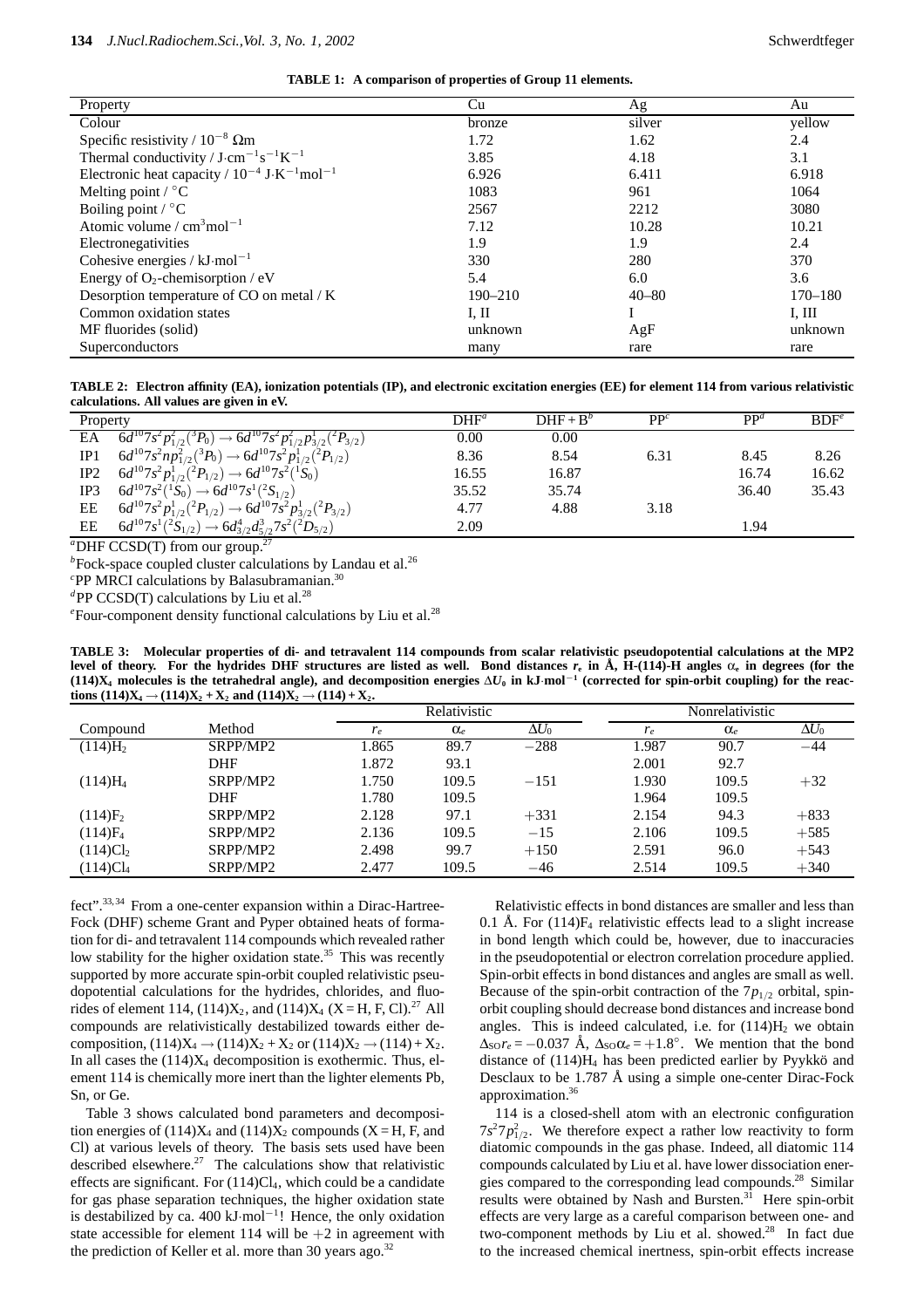

**Figure 1.** Experimental (from CX to PbX  $(X = H, F)$ , Reference 37) and calculated bond distances (at the scalar relativistic CCSD(T) level if not available) for Group 14 diatomic hydrides and fluorides.

the bond distance in all diatomic  $(114)X$  compounds.<sup>28</sup> Hence, we do not expect a change in trend in bond distances down the Group 14 element compounds as shown clearly in Figure 1. Dissociation energies  $D_e$  of (114)X compounds decrease dramatically due to spin-orbit effects and for all diatomic (114)X compounds calculated so far  $D_e$  is lower than 200 kJ·mol<sup>-1</sup>.<sup>28</sup>

### **3. Conclusion**

Scalar relativistic and spin-orbit effects lead to an increased chemical inertness of superheavy element 114 making it rather difficult to form compounds in the gas phase. The behavior of 114 in solution is not known, however, and further theoretical calculations are needed to study the chemistry of 114 in solution. Nevertheless, we expect that charged complexes of 114 in solution are less stable compared to their lighter congeners in the periodic table.

**Acknowledgment.** This work was supported by the Marsden Fund managed by the Royal Society of New Zealand (contract number 96-UOA-PSE-0081) and the Auckland University Research Committee.

## **References**

- (1) Yu. Ts. Oganessian, A. V. Yeremin, A. G. Popeko, S. L. Bogomolov, G. V. Buklanov, M. L. Chelnokov, V. I. Chepigin, B. N. Gikal, V. A. Gorshkov, G. G. Gulbekian, M. G. Itkis, A. P. Kabachenko, A. Yu. Lavrentev, O. N. Malyshev, J. Rohac, R. N. Sagaidak, S. Hofmann, S. Saro, G. Giardina, and K. Morita, Nature **400**, 242 (1999); Yu. Ts. Oganessian, V. K. Utyonkov, Yu. V. Lobanov, F. Sh. Abdullin, A. N. Polyakov, I. V. Shirokovsky, Yu. S. Tsyganov, G. G. Gulbekian, S. L. Bogomolov, B. N. Gikal, A. N. Mezentsev, S. Iliev, V. G. Subbotin, A. M. Sukhov, O. V. Ivanov, G. V. Buklanov, K. Subotic, M. G. Itkis, K. J. Moody, J. F. Wild, N. J. Stoyer, M. A. Stoyer, and R. W. Lougheed, Phys. Rev. C **62**, 041604 (2000).
- (2) Yu. Ts. Oganessian, V. K. Utyonkov, Yu. V. Lobanov, F. Sh. Abdullin, A. N. Polyakov, I. V. Shirokovsky, Yu. S. Tsyganov, G. G. Gulbekian, S. L. Bogomolov, B. N. Gikal, A. N. Mezentsev, S. Iliev, V. G. Subbotin, A. M. Sukhov, O. V. Ivanov, G. V. Buklanov, K. Subotic, M. G. Itkis, K. J. Moody, J. F. Wild, N. J. Stoyer, M. A. Stoyer, R. W. Lougheed, C. A. Laue, Ye. A. Karelin, and A. N. Tatarinov, Phys. Rev. C **63**, 011301 (2000).
- (3) V. Ninov, K. E. Gregorich, W. Loveland, A. Ghiorso, D. C. Hoffman, D. M. Lee, H. Nitsche, W. J. Swiatecki, U. W. Kirbach, C. A. Laue, J. L. Adams, J. B. Patin, D. A. Shaughnessy, D. A. Strellis, and P. A. Wilk, Phys. Rev. Lett. **83**, 1104 (1999).
- (4) We loosely define superheavy elements as the trans-actinide elements  $(Z = 104)$  or elements with total nucleon number  $A = 250.$
- (5) D. Adam, Nature **412**, 122 (2001).
- (6) Yu. Ts. Oganessian, Nature **413**, 465 (2001).
- (7) A. C. Beriman, D. J. Hinde, M. Dasgupta, C. R. Morton, R. D. Butt, and J. O. Newton, Nature **413**, 144 (2001).
- (8) S. Cwiok, W. Nazarewicz, and P. H. Heenen, Phys. Rev. ´ Lett. **83**, 1108 (1999).
- (9) D. C. Hoffman, Chem. Eng. News **72**, 24 (1994); D. C. Hoffman, Radiochim. Acta **72**, 1 (1996); M. Schadel, Ra- ¨ diochim. Acta **70/71**, 207 (1995).
- (10) M. Schädel, W. Brüchle, B. Schausten, E. Schimpf, E. Jager, G. Wirth, R. Günther, J. V. Kratz, W. Paulus, A. Seibert, P. Thorle, N. Trautmann, S. Zauner, D. Schumann, M. Andrassy, R. Misiak, K. E. Gregorich, D. C. Hoffman, D. M. Lee, E. R. Sylwester, Y. Nagame, and Y. Oura, Radiochim. Acta **77**, 149 (1997); M. Schädel, W. Brüchle, R. Dressler, B. Eichler, H. W. Gäggeler, R. Günther, K. E. Gregorich, D. C. Hoffman, S. Hübener, D. T. Jost, J. V. Kratz, W. Paulus, D. Schumann, S. Timokhin, N. Trautmann, A. Türler, G. Wirth, and A. Yakushev, Nature **388**, 55 (1997).
- (11) M. Schädel, E. Jäger, E. Schimpf, and W. Brüchle, Radiochim. Acta 68, 1 (1995); H. W. Gäggeler (personal communication, 2001).
- (12) D. Bonchev and V. Kamenska, J. Phys. Chem. **85**, 1177 (1981).
- (13) P. Pyykkö, Chem. Rev. **88**, 563 (1988).
- (14)*CRC Handbook of Chemistry and Physics* (CRC Press, Cleveland, Ohio, 1977).
- (15) P. Pyykko and J. P. Desclaux, Nature ¨ **266**, 336 (1977); S. Siekierski, J. Autschbach, P. Schwerdtfeger, M. Seth, and W. H. E. Schwarz, J. Comput. Chem. **23**, 804 (2002).
- (16) B. Fricke, Struct. Bond. **21**, 89 (1975); V. Pershina, Chem. Rev. **96**, 1977 (1996); P. Schwerdtfeger and M. Seth, *The Encyclopedia of Computational Chemistry*, edited by P. von R. Schleyer, N. L.Allinger, T. Clark, J. Gasteiger, P. Kollman, and H. F. Schaefer III (Wiley, New York, 1998).
- $(17)$  P. Pyykkö, M. Tokman, and L. Labzowski, Phys. Rev. A  $57$ , R689 (1998); L. Labzowski, I. Goidenko, M. Tokman, and P. Pyykkö, Phys. Rev. A **59**, 2707 (1999).
- (18) N. Gaston, W. Nazarewicz, and P. Schwerdtfeger (unpublished results).
- (19) Y. Ishikawa and M. J. Vilkas, J. Mol. Struct. (Theochem) **573**, 139 (2001).
- (20) U. Kaldor and E. Kaldor, Adv. Quant. Chem. **31**, 313 (1999).
- (21) M. Barysz and A. J. Sadlej, J. Mol. Struct. (Theochem) **573**, 181 (2001).
- (22) H. Stoll, B. Metz, and M. Dolg, J. Comput. Chem. **23**, 767 (2002).
- (23) R. Samzow, B. A. Hess, and G. G. Jansen, J. Chem. Phys. **96**, 1227 (1992).
- (24) W. Liu, G. Hong, D. Dai, L. Li, and M. Dolg, Theor. Chem. Acc. **96**, 75 (1997).
- (25) P. Schwerdtfeger, J. R. Brown, J. K. Laerdahl, and H. Stoll, J. Chem. Phys. **113**, 7110 (2000).
- (26) A. Landau, E. Eliav, Y. Ishikawa, and U. Kaldor, J. Chem. Phys. **114**, 2977 (2001).
- (27) M. Seth, K. Faegri, and P. Schwerdtfeger, Angew. Chem. Int. Ed. Engl. **37**, 2493 (1998); Angew. Chem. **110**, 2669 (1998).
- (28) W. Liu, C. van Wüllen, Y. K. Han, Y. J. Choi, and Y. S. Lee, Adv. Quant. Chem. **39**, 325 (2001).
- (29) C. S. Nash, B. E. Bursten, and W. C. Ermler, J. Chem. Phys. **106**, 5133 (1997).
- (30) K. Balasubramanian, Chem. Phys. Lett. **341**, 601 (2001). This paper appeared after the previously published results